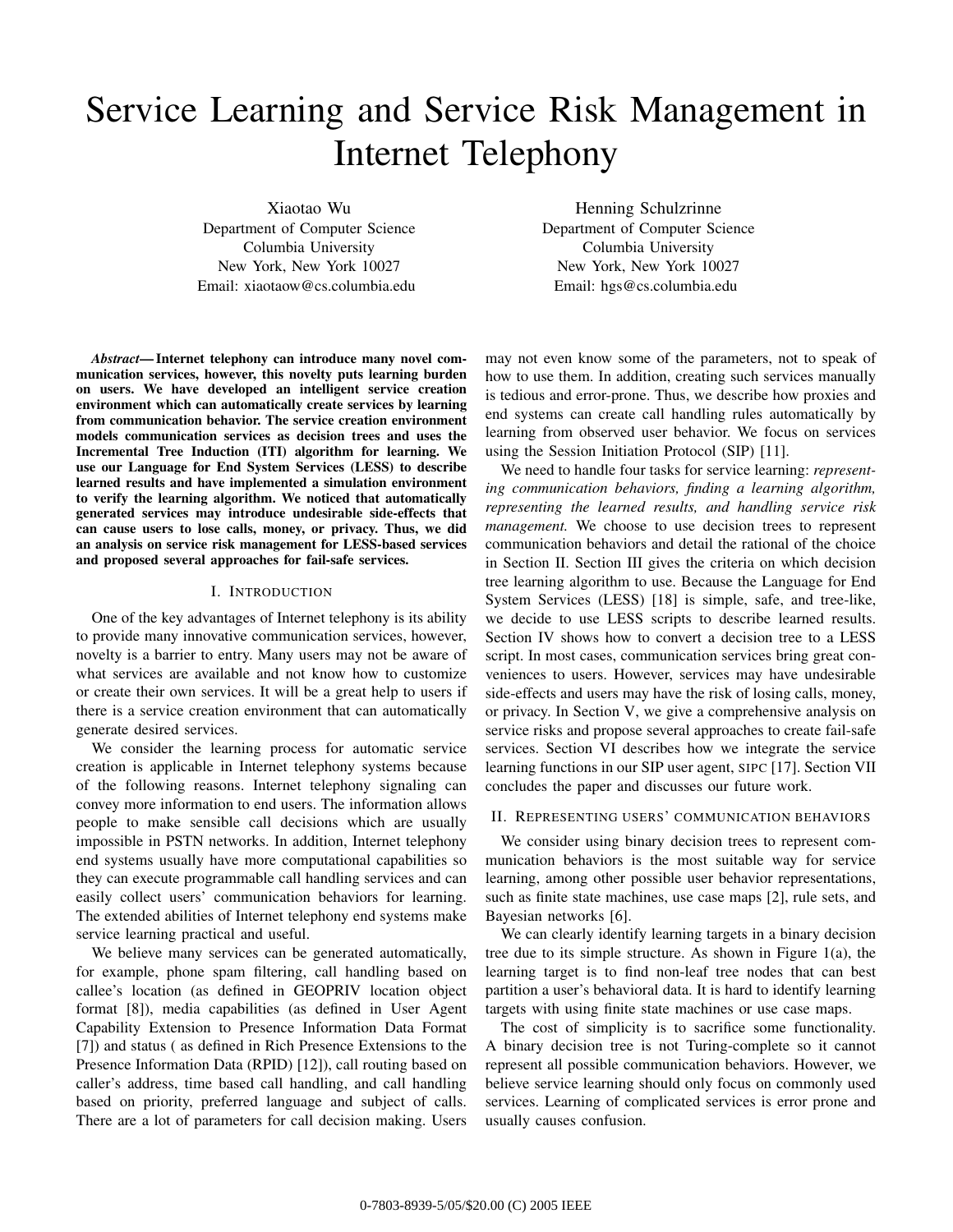

Fig. 1. Representing communication behaviors as decision trees

Using rule sets to represent communication behaviors is another viable way. Rules sets and decision trees are exchangeable, but decision trees are more efficient for execution.

Bayesian networks [6] are commonly used in machine learning, however, we found Bayesian networks are not appropriate for communication service learning because when making a communication decision, different factors may not be independent of each other. For example, domain-based call rejection is not independent of caller-based call rejection. It is hard to build a Bayesian network with co-related decision factors [6].

## III. DECISION TREE LEARNING

To perform learning, we need to identify input variables as well as expected outputs. As we mentioned earlier, the learning target is to find non-leaf tree nodes that can best partition a user's behavioral data. We define possible user communication behavior as the actions a user can perform, such as accept, reject, proxy, redirect for incoming call handling, call for outgoing call setup, transfer, hold, mute for mid-call handling, notify for event handling, and power-on, power-off for networked appliance control. The actions will be leaf tree nodes. The non-leaf nodes represent the parameters of a call and its context to match, such as the identity, status, location, media capabilities, and device type of the caller and callee, the time, priority, subject, preferred language of the call. The value of the parameters can be acquired from SIP INVITE messages and SIP event notification messages [10]. Once we get these data, we can perform decision tree learning.

#### *A. Criteria for choosing a learning algorithm*

There are several existing decision tree learning algorithms [9], [15]. To choose an appropriate algorithm for our communication decision tree learning, we defined several requirements for the algorithm.

The algorithm should perform incremental learning. Behavior learning is a dynamic process. New samples and new rules may get introduced from time to time, and old rules may get broken. Building decision trees in an incremental way reflects the dynamics of people's communication behaviors.

The algorithm should have an appropriate tree quality measurement mechanism [16]. As shown in Figure 1(b), two trees represent the same user behavior over 47 calls. They have the same height. The left tree has fewer leaves and fewer nodes, but the right tree has a shorter path for most of the training samples (e.g., 30 matches for rejecting calls from Bob with priority lower than urgent). In terms of simplicity, the left tree is better. In terms of efficiency, the right tree is better. Because service learning is to help users to create and understand communication services, a simpler decision tree is preferable. For example, in Figure 1(b), the left tree is the desired result.

The algorithm must have an effective pruning method to filter decision errors (noise) because there are so many random factors that can affect communication behaviors. In addition, due to the dynamics of people's communication habits, the algorithm should be able to save and reactivate pruned branches because a pruned branch may get restored with additional learning samples.

## *B. Incremental Tree Induction (ITI) algorithm*

Based on the above requirements, we chose to use the Incremental Tree Induction (ITI) [15] algorithm. ITI can map an existing tree and a new training example to a new tree based on several tree transformation mechanisms. The average incremental cost of updating a tree is much lower than the average cost of building new trees from scratch each time.

ITI uses an algorithm called *direct metric tree induction* to map one tree to another based on tree quality measurements. The algorithm introduces four tree quality measurement matrices, namely *expected number of tests*, *minimum description length*, *expected classification cost*, and *expected misclassification cost* [15]. We choose to use the *expected number of tests* matrix for our service learning process because that reflects the simpleness of a decision tree.

ITI also introduces a pruning technique named *virtual pruning*. Instead of deleting pruned branches, it uses one bit on every node to mark prune decision. If the bit value is true, the branch rooted at the node should be hidden from users. When new learning samples added, ITI will use the unpruned tree for learning so pruned branches may get reactivated for useful services.

## *C. Accuracy of the ITI algorithm*

There are two ways to measure the accuracy of the ITI algorithm for communication service learning: one is to perform real world usage testing and the other is to do simulation.

To perform real world usage testing, we need to perform service learning based on the data collected from real users, and submit the learned services to users for evaluation. This requires a large deployment of VoIP systems and to have people using the systems for their daily communications. Currently, people are making efforts to deploy VoIP systems, such as the SIP.edu [14] initiatives in Internet2 community and many companies have deployed VoIP solutions in their intranet. However, most of the deployments are still in their testing stage, not used as primary communication means for people's daily usage. Thus, we consider simulation a more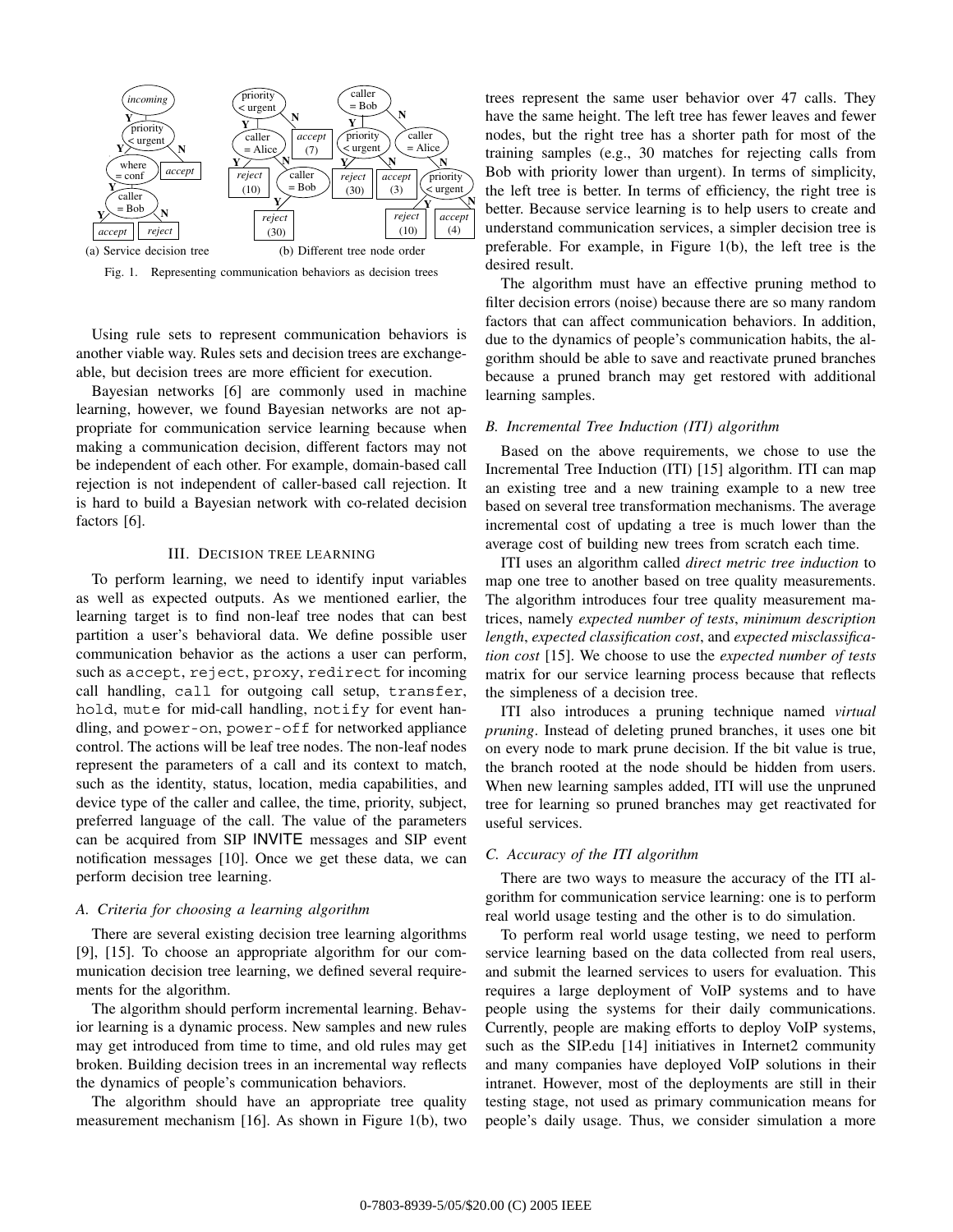appropriate way, but real world usage testing is in our future work plan when our local VoIP deployment becomes available.

We have built a simulation environment to generate random simulated calls. In the simulation environment, the distribution of call arrival time, priority of calls, and caller's address are adjustable. By default, we use Poisson distribution for call arrival time, uniform distribution multiplied by weights for setting the priority of calls and picking callers: 98% of the calls are of normal priority, 0.9% urgent calls, 0.1% emergency calls, and 1% non-urgent calls. 30% of the calls are from user1, 10% each from user2, user3, and user4, the rest from all the other users. The simulation environment also simulates people's daily life, such as time for meal and sleep, and can load calendars in iCal [5] format for meeting and appointment information.

We then randomly created several expected services, applied the services to the simulated calls, and simulated the call handling process. For example, if we have an expected service "reject all calls from sip:bob@example.com", when we apply the service to the generated calls, all calls from sip:bob@example.com get rejected. The other calls will be handled based on the default simulation setup. With the default setup, if a call arrives when the simulated user is sleeping, 50% of the calls will not get answered; when the user is in meal, 20% of the calls will not get answered; if the user is in an appointment, 40% of the calls get rejected; in normal cases, 85% of the calls get accepted. The default setup will introduce reasonable noise for service learning. Once the simulation completes, we save the simulated communication behavior data in C4.5 [9] format. We can then use the ITI algorithm to learn from the behavior data. The pruned trees generated by ITI algorithm should match the expected services. We tested 40 expected services, each applied to 300 simulated calls. The tests show that 80% of the learning results exactly match their expected services, 10% of the learning results represent the expected services in different ways, and 10% of the learning results do not match the expected services. The mismatch comes from the randomness of the simulation data. For example, if an expected service is "accept all emergency calls", however, since only 0.1% of calls are emergency, there may not be emergency calls in the simulated call set, the learning algorithm cannot infer the expected service. Based on the simulation, we consider the ITI algorithm fits our need.

## *D. Performance of the ITI algorithm*

Figure 2(a) and Figure 2(b) show the performance of the ITI algorithm based on 700 simulated calls, running on an IBM ThinkPad laptop with Linux operating system, a 1GHz Intel Pentium III Mobile CPU, and 256MB memory. The expected services in the testing make call decisions based on the priority of calls, caller's addresses, and callee's ongoing activities when receiving calls.

Figure 2(a) shows that the training time for non-incremental training increases polynomially as more training samples are added in, while the training time for incremental training is



Fig. 2. Training time of the ITI algorithm

a constant if only training on the new added samples. For 20 new added samples, the training time for incremental training is about 0.12 seconds, which is quick enough to provide automatic service creation to users.

Figure 2(b) shows that for incremental training, the training time is independent of the number of internal nodes in the expected services. This is because ITI algorithm uses the *virtual pruning* technique to handle the overfitting problem so it always constructs complete decision trees. The number of nodes in a pruned tree will not affect the training time of building a complete decision tree.

## IV. USING LESS TO REPRESENT LEARNED RESULTS

Since the Language for End System Services (LESS) [18] has a tree-like structure, it is straightforward to convert learned results to LESS scripts. The non-leaf tree nodes can be converted to LESS switches, the leaf nodes can be converted to LESS actions, and the root nodes can be converted to triggers. For example, we can convert the decision tree in Figure 1(a) to the LESS script below:

```
<less><incoming>
<priority-switch><priority less="urgent">
 <where-switch type="civil"><where LOC="conf">
  <address-switch field="origin"
   subfield="display">
   <address is="Bob"><accept/></address>
   <otherwise><reject/></otherwise>
  </address-switch>
 </where></where-switch>
 </priority>
 <otherwise><accept/></otherwise>
</priority-switch>
</incoming></less>
```
The generated LESS scripts can be loaded into a user agent's service engine to automate call processing.

#### V. SERVICE RISK MANAGEMENT

Automatically generated services may introduce unexpected side-effects which users may not be aware of. Users using the services may have to take the risk of losing calls, money, or privacy. However, risk is a part of any activities and can never be eliminated, nor can all risks ever be known. The opportunity for better communication experience cannot be achieved without taking risk. What we should do is "to balance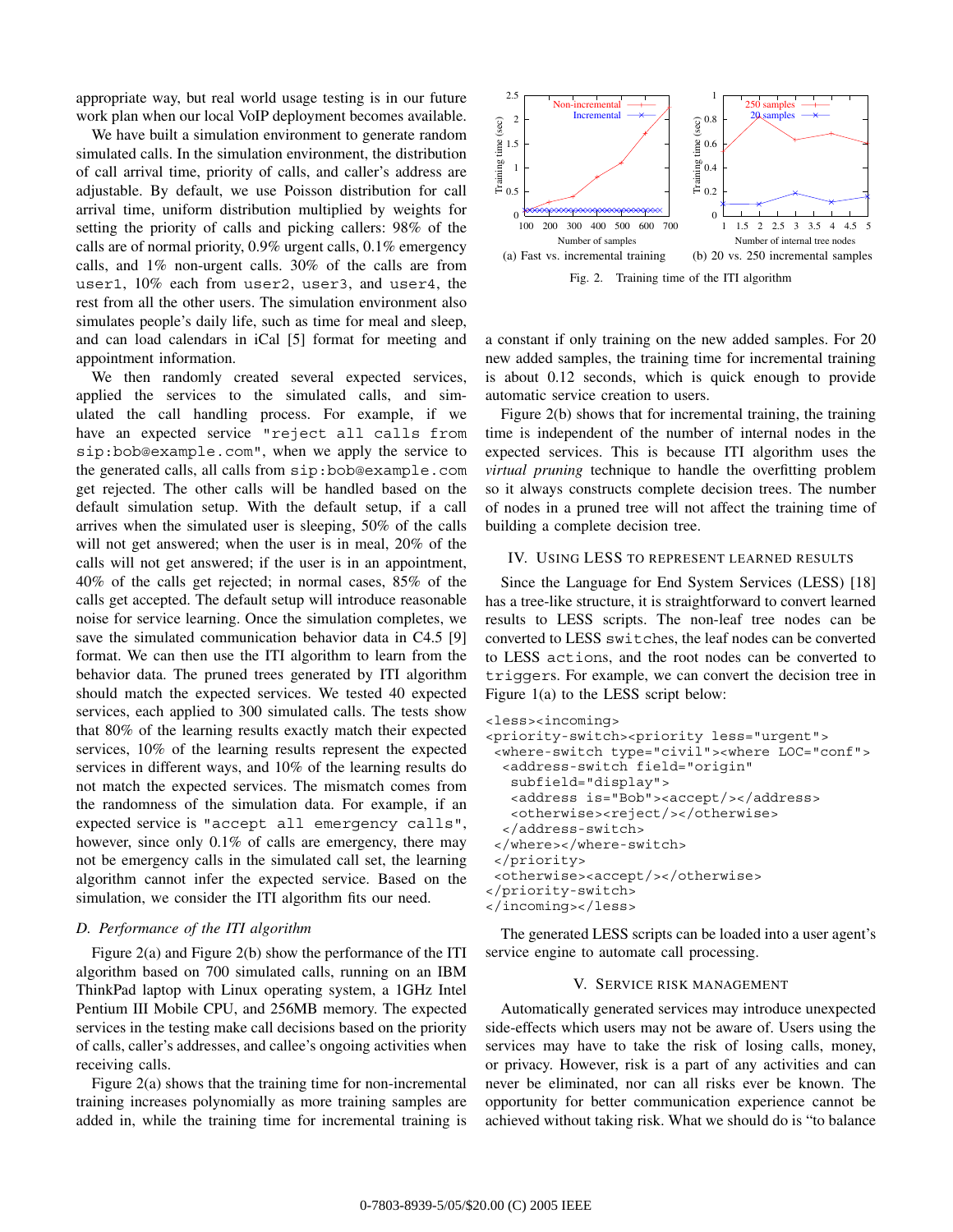the possible negative consequences of risk against the potential benefits of its associated opportunity."[13]

We consider that service risk should be handled in the service creation stage. As Charette [4] has said, "Risk engineering does not deal with future decisions, but with the future of present decisions."

There are three key elements for risk management: [13][3] **Identify:** We must find the cause of service risks. **Analyze:** We must evaluate potential loss of risks.

**Resolve:** We must help users to act on the risks.

#### *A. Identify service risks*

There are two factors that comprise a risk: [13] "loss resulting from its occurrence and probability or likelihood that it will occur." We will identify possible losses in this section and analyze the probability in next section. We consider the following losses are possible for communication services, namely losing communication, compromising privacy, costing money, and distracting attention.

Since we use LESS to represent services, the loss can only occur when performing LESS actions. There are only very limited actions defined in LESS. Thus, we can easily identify the cause of service risks by checking the relationship between LESS actions and potential losses, as shown in Table I.

| Loss                  | LESS actions may cause the loss      |  |
|-----------------------|--------------------------------------|--|
| Losing communication  | reject, redirect, transfer,          |  |
|                       | disconnect, accept on a wrong branch |  |
|                       | media-update, hold                   |  |
| Releasing privacy     | call, accept, notify                 |  |
| Costing money         | accept, redirect, or transfer calls  |  |
|                       | to a device with higher charge rate  |  |
| distracting attention | alert, accept, appliance control     |  |

#### TABLE I

LESS ACTIONS MAY CAUSE LOSS

#### *B. Analyze service risks*

Three main steps can be used to analyze service risks: estimating the probability of a risk, evaluating the impact of a risk, and determining the overall risk of a service.

*1) Probability:* We can estimate the probability of a risk quantitatively as well as qualitatively. When we use the ITI algorithm for learning, it can associate the number of matching instances to each tree branch. We can use these numbers to perform quantitative analysis to estimate how likely a risk may happen in a tree branch. The bigger the number, the more likelihood the branch may introduce service risks. We can also perform qualitative analysis. In a decision tree, the internal nodes along the path to a leaf node comprise the conditions under which a corresponding service action will execute. To estimate the probability of a risk, we must analyze the internal nodes. In LESS, the internal nodes are switches, such as address-switch, and time-switch. Different arguments of a switch have different risk characteristics. For example, in an address-switch, domain matching or

wildcard matching is more likely to introduce risk than specific URL matching. Changing the arguments with higher risk probability to the arguments with lower risk probability can help to resolve service risks. We will not detail the analysis for every LESS switch in this paper.

*2) Impact:* Different risks have different impact to users. The impact can be categorized as negligible, marginal, critical, and catastrophic [1], or as very low, low, moderate, high, and very high in commonly-used classification. In general, for communication services, we consider the risks causing irreversible loss have higher impact than the other risks. Thus, compromising privacy, losing communication, and costing money are more severe than distracting attention. We can set the impact of compromising privacy and losing communication as high, costing money as moderate, and distracting attention as low.

*3) Overall risk:* Service risks are not independent to each other. For example, when a user trys to preserving communications, he may take the risk of losing privacy, money, or attention. To resolve service risks, we must try to avoid or mitigate risks with higher impact, even though it may introduce risks with lower impact, the overall risk can still get lowered.

## *C. Resolve risks*

Since a risk is composed of the probability of its occurrence and the loss of its outcome [3], to resolve or mitigate it, we can reduce its probability or reduce its potential loss. The design rule of the resolution is to ensure that either the overall impact of service risks is low, or users can get alerted of risk occurrence and the correction is viable. There are several risk resolution options we can use [3], e.g., risk avoidance, risk transfer, risk impact reduction, and building contingency plan.

*1) Risk avoidance:* We can avoid a service risk by reducing the probability of its occurrence. As we discussed in Section V-B.1, we can adjust the arguments of switches in a LESS decision tree to reduce risk probability.

*2) Risk transfer:* Service risks can be transferred to another person. For example, in a meeting, instead of rejecting calls, a boss can transfer calls to his secretary so the risk of losing calls decreased, but the risk of being distracted is transferred to his secretary.

*3) Risk impact reduction:* For risk impact reduction, we only focus on risks with high loss impact, such as the risk of losing communication and compromising privacy, as defined in Section V-B.2. Table I shows the action that may cause these risks. In this paper, we use reject action as an example showing how to reduce the risk of losing communication.

Automatically rejecting a call is dangerous. People reject calls due to many different reasons, but in most cases, due to people's availability and the subject of calls. Nowadays, there are many different communication methods. We noticed that different communication methods have different characteristics in terms of disturbance factors and expected response time as shown in Table II. This gives us a hint that when a call gets rejected, we may use other communication methods to mitigate